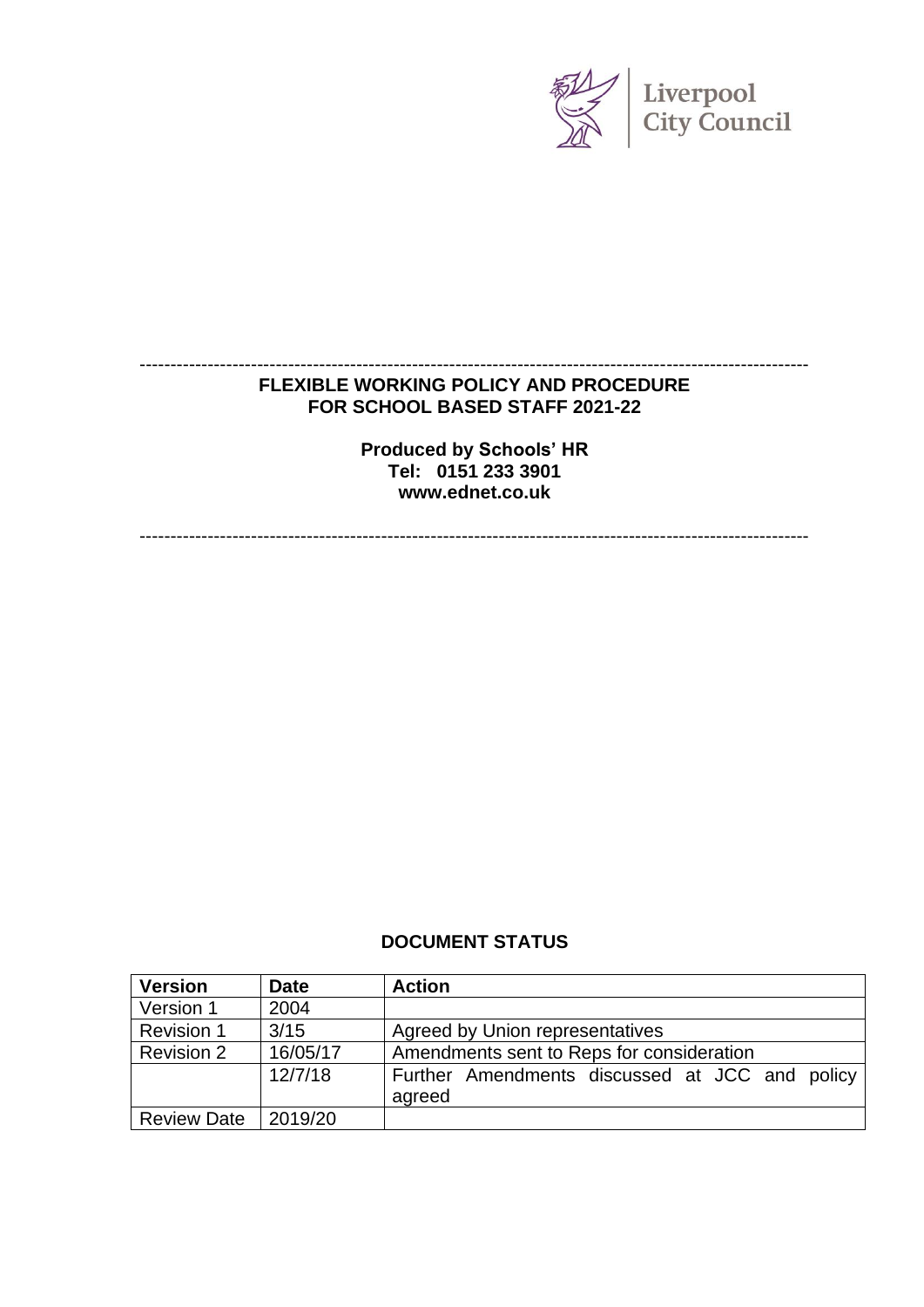

# **FLEXIBLE WORKING POLICY AND PROCEDURE FOR SCHOOL BASED STAFF**

#### **POLICY**

#### **1. INTRODUCTION**

- 1.1 This Flexible Working Policy gives eligible employees an opportunity to formally request a change to their working pattern in accordance with the statutory right to request flexible working.
- 1.2 This policy does not form part of the employee's contract of employment and may be amended at any time.
- 1.3 Individual records must be treated as confidential.

#### **2. SCOPE**

- 2.1 This policy and procedure applies to all employees who are employed by or under a school Governing Body which has formally adopted this policy and procedure.
- 2.2 This policy will operate in accordance with duties to promote equality, to eliminate discrimination as required under the Equality Act 2010 and to promote good employee relations.

#### **3. FLEXIBLE WORKING DEFINITION**

- 3.1 Flexible working is a term used to describe working arrangements in terms of time, location and/or pattern of work.
- 3.2 A flexible working arrangement can be any working pattern that is different to the normal working arrangement or pattern in operation for that area and / or role. These may include:
	- Annualised hours
	- Compressed hours
	- Term-time working
	- Homeworking
	- Job Share
	- Shift working
	- Staggered hours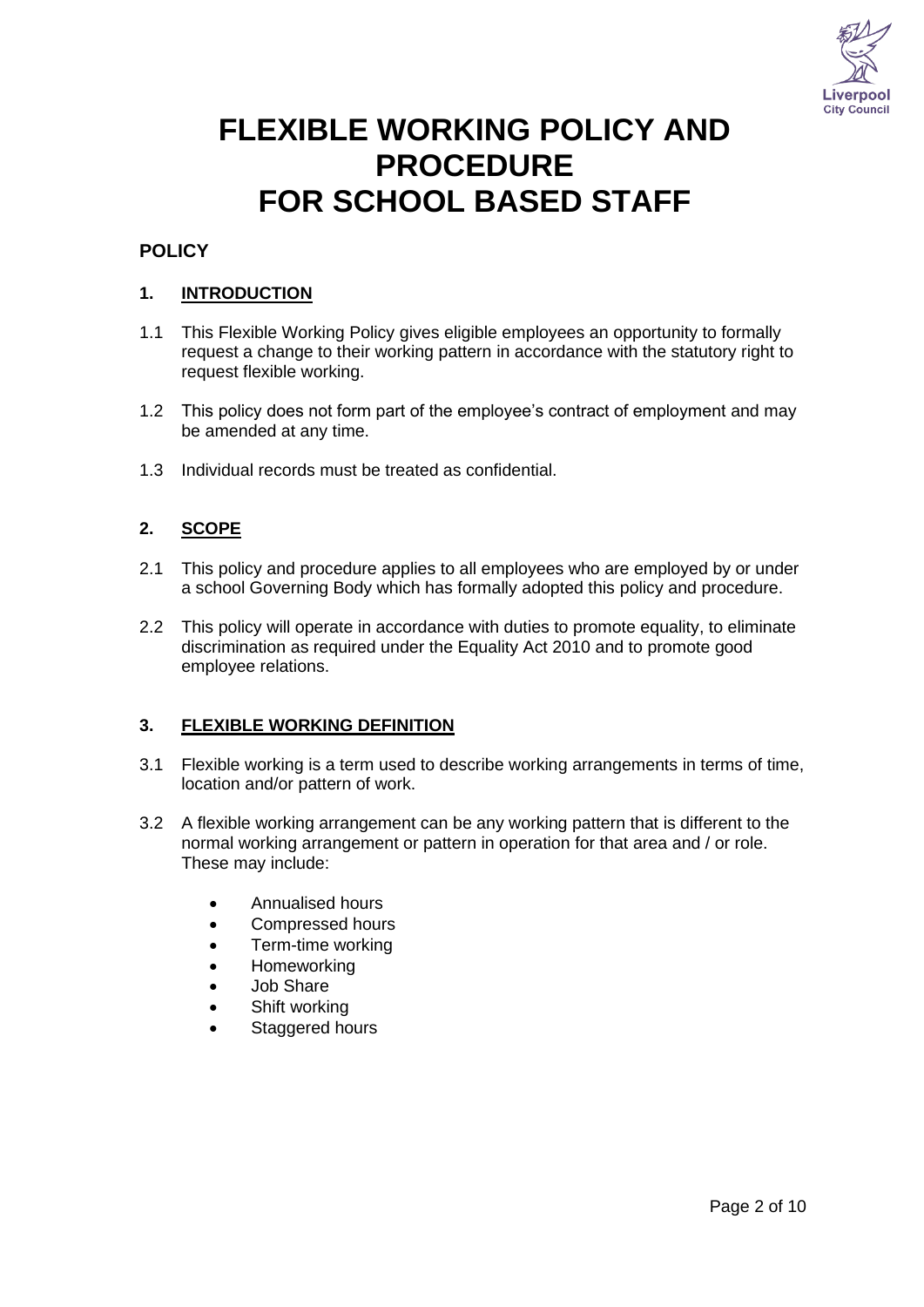

#### **4. ELIGIBILITY**

- 4.1 To be eligible to make a flexible working request under the formal procedure, applicants must:
	- Be an employee
	- Have been continuously employed for at least 26 weeks at the date the request is made
	- Not have made a flexible working request during the last 12 months (even if the application was subsequently withdrawn by the employee)
- 4.2 A non-statutory application (informal request) can be made at any time but the terms of this policy will not be applicable.

#### **5. FORMAL REQUESTS FOR FLEXIBLE WORKING**

- 5.1 If the above criteria are met, eligible employees have the right to request a variation to their contract of employment to allow them to work more flexibly.
- 5.2 The employer has a duty to consider such request seriously and establish whether the desired working pattern can be accommodated within the needs of the business.
- 5.3 If a request is accepted this will be a permanent variation to the employee's contractual terms and conditions unless otherwise agreed. The employee has no right to revert back to the previous working pattern unless by agreement.
- 5.4 An application can only be refused if there is a clear business reason for doing so. The business ground(s) for refusing an application must be from one of those set out in the legislation as listed below:
	- burden of additional cost
	- detrimental effect on ability to meet customer demand
	- inability to reorganise work among existing staff
	- inability to recruit additional staff
	- detrimental impact on quality
	- detrimental impact on performance
	- insufficiency of work during the periods the employee proposes to work
	- planned structural changes
- 5.5 If the request is refused, there must be clear justification and/or evidence as to the reasons for the refusal.
- 5.6 Employees have the right to appeal against decisions to refuse flexible working.
- 5.7 If a request is refused a further request cannot be made for 12 months from the date when the last completed application was submitted for consideration, although a non-statutory application (informal request) can be made as outlined in 4.2.
- 5.8 The Flexible Working Procedure sets out the process to follow when considering a formal flexible working request.
- 5.9 At all stages of the formal procedure the employee has the right to request to be accompanied at meetings by a trade union representative or work colleague. If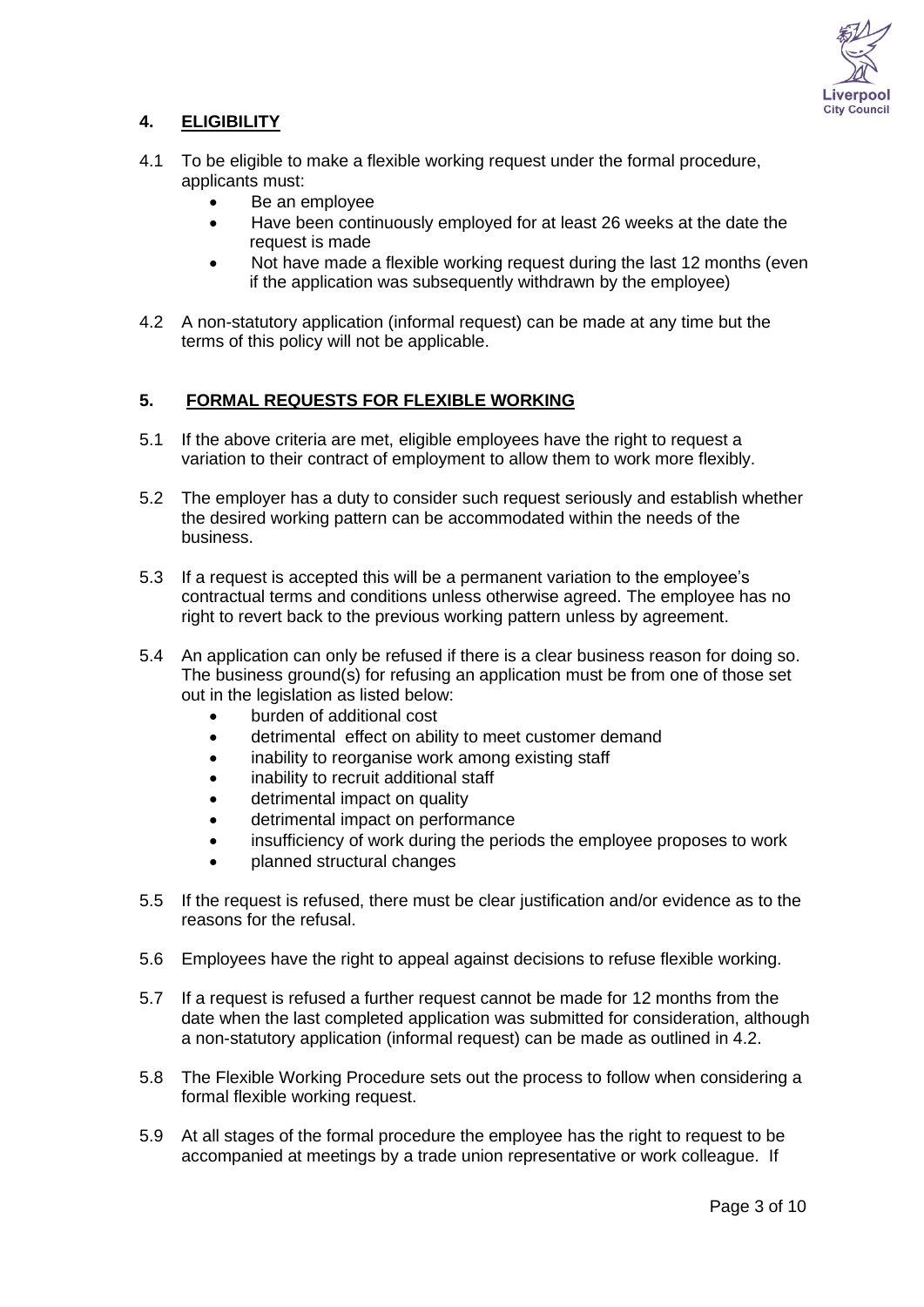

they wish to be accompanied by a work colleague this would be on the basis that the colleague's presence would not present any potential conflict of interest.

If the employee or companion cannot attend a meeting on a proposed date, the employee must suggest an alternative time and date so long as it is reasonable and should be no more than five working days after the original date. If an alternative time and date can be mutually agreed, a reasonable extension to the five working days is acceptable.

No third party representatives are entitled to attend meetings (e.g. Solicitors, family members).

- 5.10 The Head teacher or another appropriate manager instructed by them, will have authority to consider a flexible working request and arrive at a decision. In some circumstances the school may ask a Governor Committee to consider the request. Decision makers must be fully appraised of the policy.
- 5.11 Where a flexible working request is received from the Head teacher it is the responsibility of the Chair of Governors to consider the request or appoint an appropriate person to do so. In some circumstances the school may ask a Governor Committee to consider the request.
- 5.12 A Governor Committee should normally consist of three governors. However, where this is not possible committee may comprise two governors if agreed by both parties.
- 5.13 Nothing in this procedure prevents the Head teacher, manager or governors of a school being supported by the school's HR provider to undertake or assist in the completion of any part or stage of the processes referred to in this document*.*

#### **PROCEDURE**

#### **6. FORMAL FLEXIBLE WORKING REQUEST PROCEDURE**

6.1 The purpose of the Flexible Working Procedure is to outline the process by which formal flexible working requests will be considered.

#### 6.2 *Application Process*

- 6.2.1 An employee wishing to submit a flexible working request should complete the Flexible Working Application Form included at Appendix 1 and submit it to their employer for consideration.
- 6.2.2 The application will be considered as having been made on the day that a fully completed Flexible Working Application Form is received by the employer.
- 6.2.3 If the employee fails to complete and provide all the required information on the Flexible Working Application Form, the employer should inform the employee and ask them to resubmit a completed form. The employer is not obliged to consider the application until it is completed and resubmitted.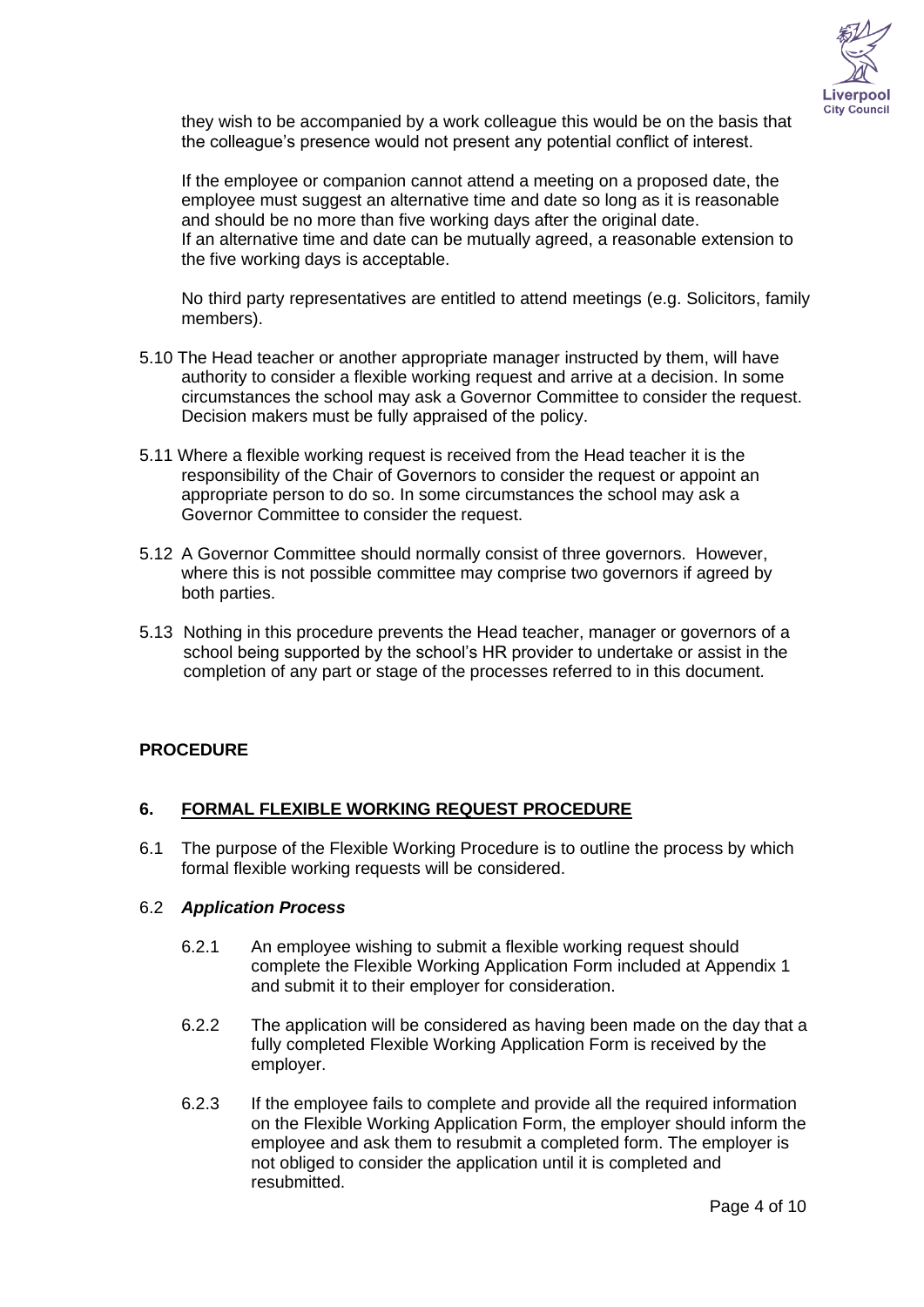

#### 6.3 *Considering a Flexible Working Request*

- 6.3.1 If a request is made the employer should review the application in a reasonable manner and whether the employee meets the relevant eligibility criteria for consideration under the Flexible Working Policy and Procedure.
- 6.3.2 The time between making a request and the employer notifying the final decision (including the outcome of any appeal) should be as short as possible but no longer than 3 months from the date the written request was formally received unless a longer period is agreed.
- 6.3.3 Each application will be considered on its own merits and on an individual basis bearing in mind the duties of the post holder and needs of the business.
- 6.3.4 In some cases the employer may be able to accept the employee's request without a formal meeting. In this scenario the decision will be confirmed to the employee in writing detailing the arrangements which constitute a permanent variation to the contract of employment (unless agreed otherwise). It will also confirm when the arrangement will commence and a review date if a trial period is put in place.
- 6.3.5 If the employer is unable to accept the request, a formal meeting with the employee must be arranged to discuss the request in detail before making and communicating any final decision.

#### 6.4 *Flexible Working Meeting*

- 6.4.1 When the employer is arranging a meeting to review and discuss the application, the employee will be given reasonable notice of the date and time of the meeting and will have a right to be accompanied as outlined in section 5.9.
- 6.4.2 If the request is agreed, written confirmation will be issued by the employer detailing the arrangements which constitute a permanent variation to the contract of employment (unless agreed otherwise).It will also confirm when the arrangement will commence and a review date if a trial period is put in place.
- 6.4.3 If the request is refused written confirmation will be issued by the employer setting out the grounds for refusal with reference to section 5.4 and include details of the appeal process.

#### 6.5 **Appeals Process**

- 6.5.1 The employee must give notice of appeal clearly in writing, within 5 working days of receipt of the employer's decision. The Flexible Working Appeal Submission Form included at Appendix 2 must be submitted as soon as possible and prior to the meeting under 6.5.2.
- 6.5.2 A Governor Appeal Committee will be convened without unreasonable delay, within 15 working days and the employee will be invited to attend with five working days' notice.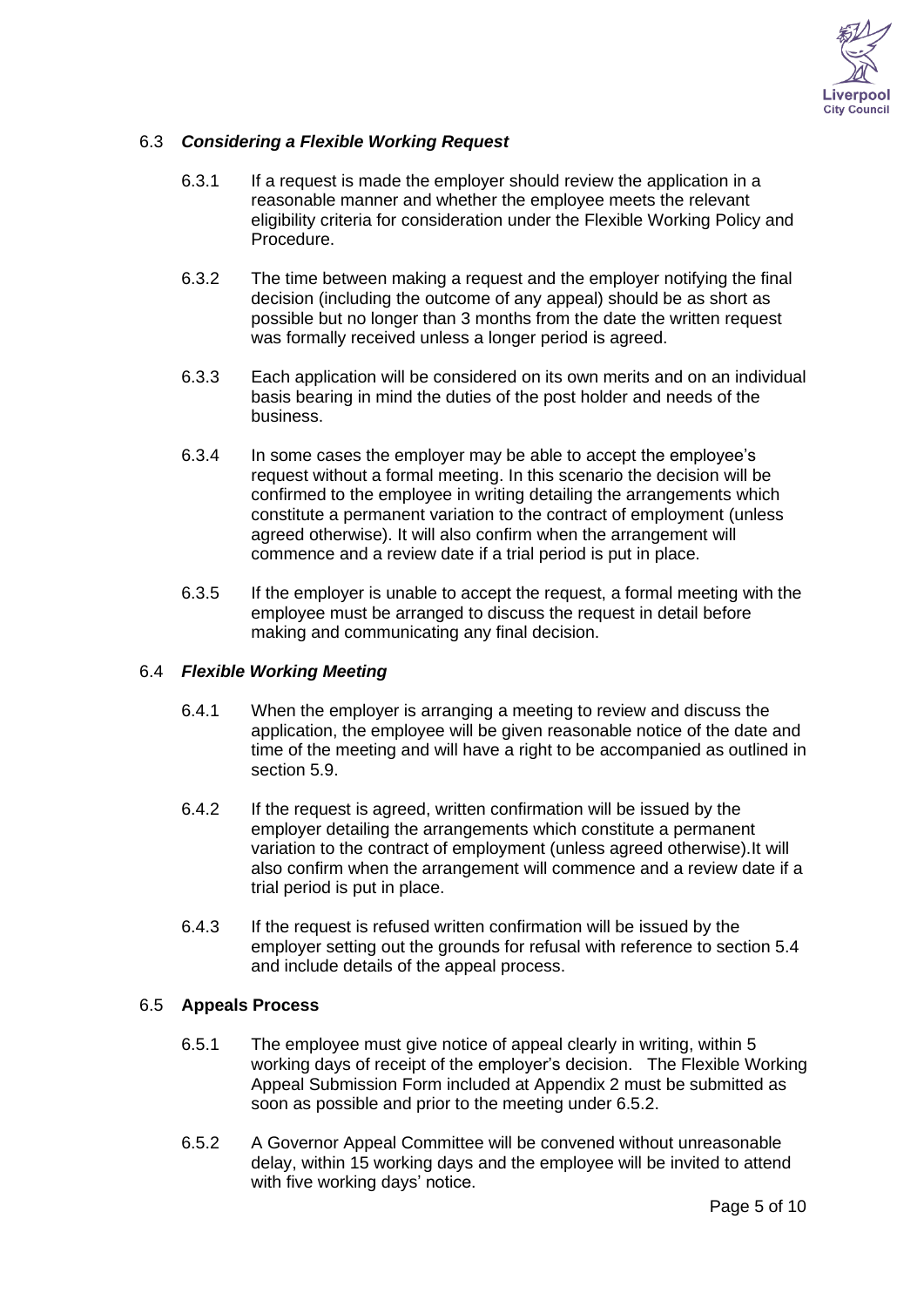

- 6.5.3 The employee is entitled to be accompanied at the meeting as outlined in section 5.8.
- 6.5.4 This Governor Appeal Committee will comprise three governors who have not been part of any earlier decision. The Governors must be fully appraised of the Policy. If the governing body is unable to meet the requirement for three governors to be present, the Governors Appeals Committee may comprise two governors.
- 6.5.5 The Head teacher, manager or Chair of the Governor Committee appointed to consider the request and arrive at the decision will present all relevant information that was considered to the Governors Appeal Committee.
- 6.5.6 Both parties may provide any additional information that is relevant to the decision. However, such material should be submitted no later than three working days before the appeal hearing so the papers can be distributed and read in advance.
- 6.5.7 The Procedure for Governors Appeal Committee Hearings (Appeal against rejection of flexible working request) included at Appendix 3 will be adhered to during the hearing.
- 6.5.8 The Governors' Appeal Committee will give thorough consideration to all the information presented to them and will inform all parties concerned of their decision in writing without unreasonable delay.
- 6.5.9 If the appeal is upheld the written confirmation will detail the arrangement agreed which constitutes a permanent variation to the contract of employment (unless agreed otherwise). It will also confirm when the arrangement will commence and a review date if a trial period is put in place.
- 6.5.10 If the appeal is not upheld the written confirmation will provide an explanation of the grounds for dismissing the appeal.
- 6.5.11 The decision of the Governors' Appeal Committee stage is final. There will be no further right of appeal.

#### **7. WITHDRAWAL OF A FLEXIBLE WORKING APPLICATION**

- 7.1 There are circumstances in which a manager can treat an employee's application as withdrawn. These are where:
	- The employee refuses to provide information that the employer requires in order to consider their applications.
	- The employee twice fails to attend a meeting to discuss their request (or a meeting to hear an appeal) without reasonable cause
	- The employee decides to withdraw the application. This notification should be provided in writing to the employer.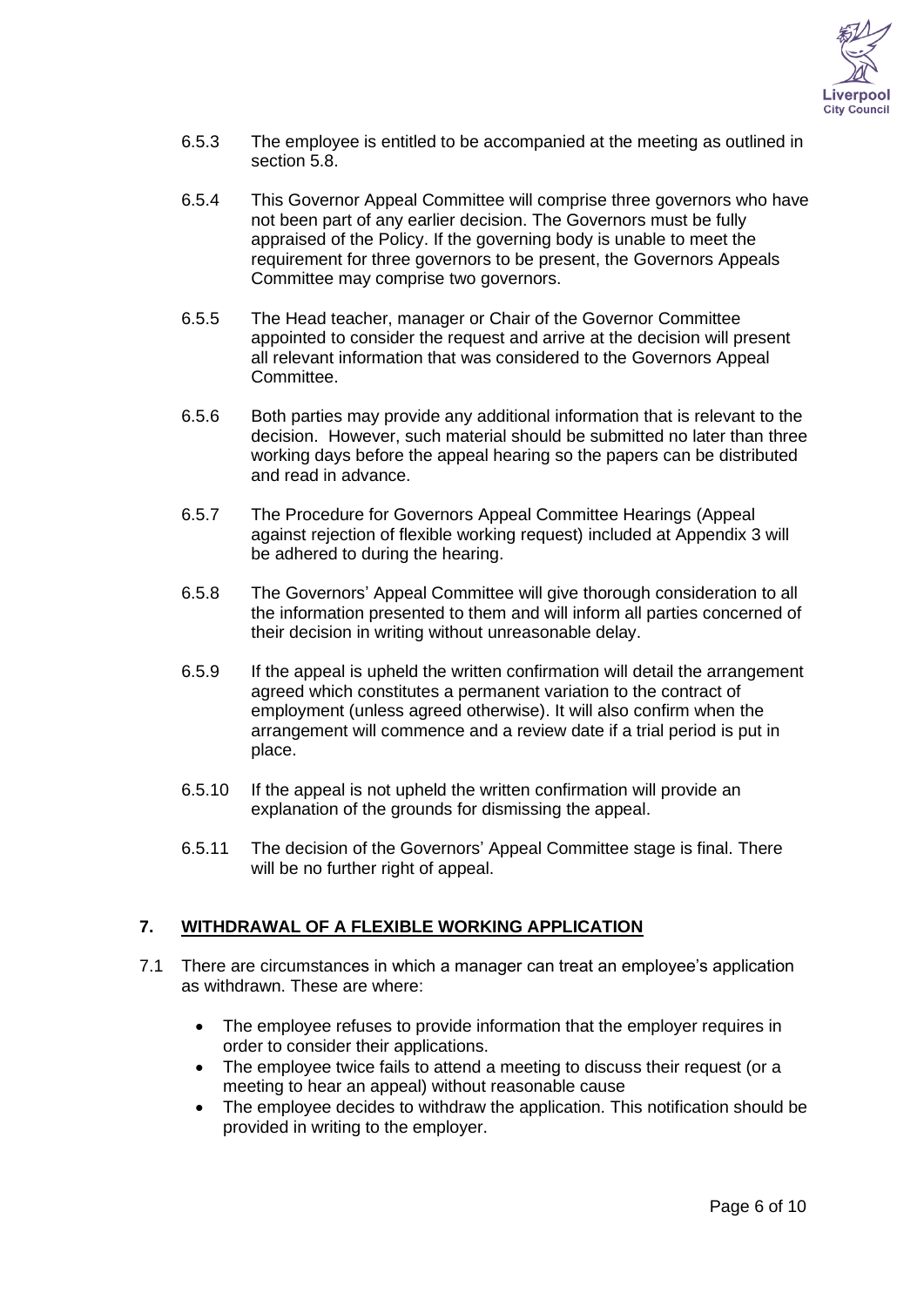

## **Flexible working Request Application Form**

*Please complete this application form in full if you wish to make a formal flexible working request. Please continue onto a separate sheet if you require additional space.*

| Name:                                                                                                                                                                                                                                                 |  |  | Date:                                                                                                                                                                                                                                                                                                                                                           |
|-------------------------------------------------------------------------------------------------------------------------------------------------------------------------------------------------------------------------------------------------------|--|--|-----------------------------------------------------------------------------------------------------------------------------------------------------------------------------------------------------------------------------------------------------------------------------------------------------------------------------------------------------------------|
| the past 12 months.                                                                                                                                                                                                                                   |  |  | I would like to apply to work a flexible working pattern under my statutory right to request<br>flexible working. By submitting this request, I confirm that I am eligible to make a<br>flexible working request because I have been employed by School for the last 26<br>weeks and I have not exercised my statutory right to request flexible working during |
| <b>Address:</b>                                                                                                                                                                                                                                       |  |  |                                                                                                                                                                                                                                                                                                                                                                 |
| <b>Job Title:</b>                                                                                                                                                                                                                                     |  |  |                                                                                                                                                                                                                                                                                                                                                                 |
| Previous formal request to work flexibly<br>was made on:<br>(If none, please mark N/A)<br>DD/MM/YYYY<br><b>Current Working Pattern:</b><br>(Please detail your current working pattern, including where based (e.g. days, hours and<br>times of work) |  |  |                                                                                                                                                                                                                                                                                                                                                                 |
| <b>Proposed Working Pattern</b>                                                                                                                                                                                                                       |  |  |                                                                                                                                                                                                                                                                                                                                                                 |
| I would like to work<br>flexibly because:<br>(Please provide<br>information about the<br>reasons for the request)                                                                                                                                     |  |  |                                                                                                                                                                                                                                                                                                                                                                 |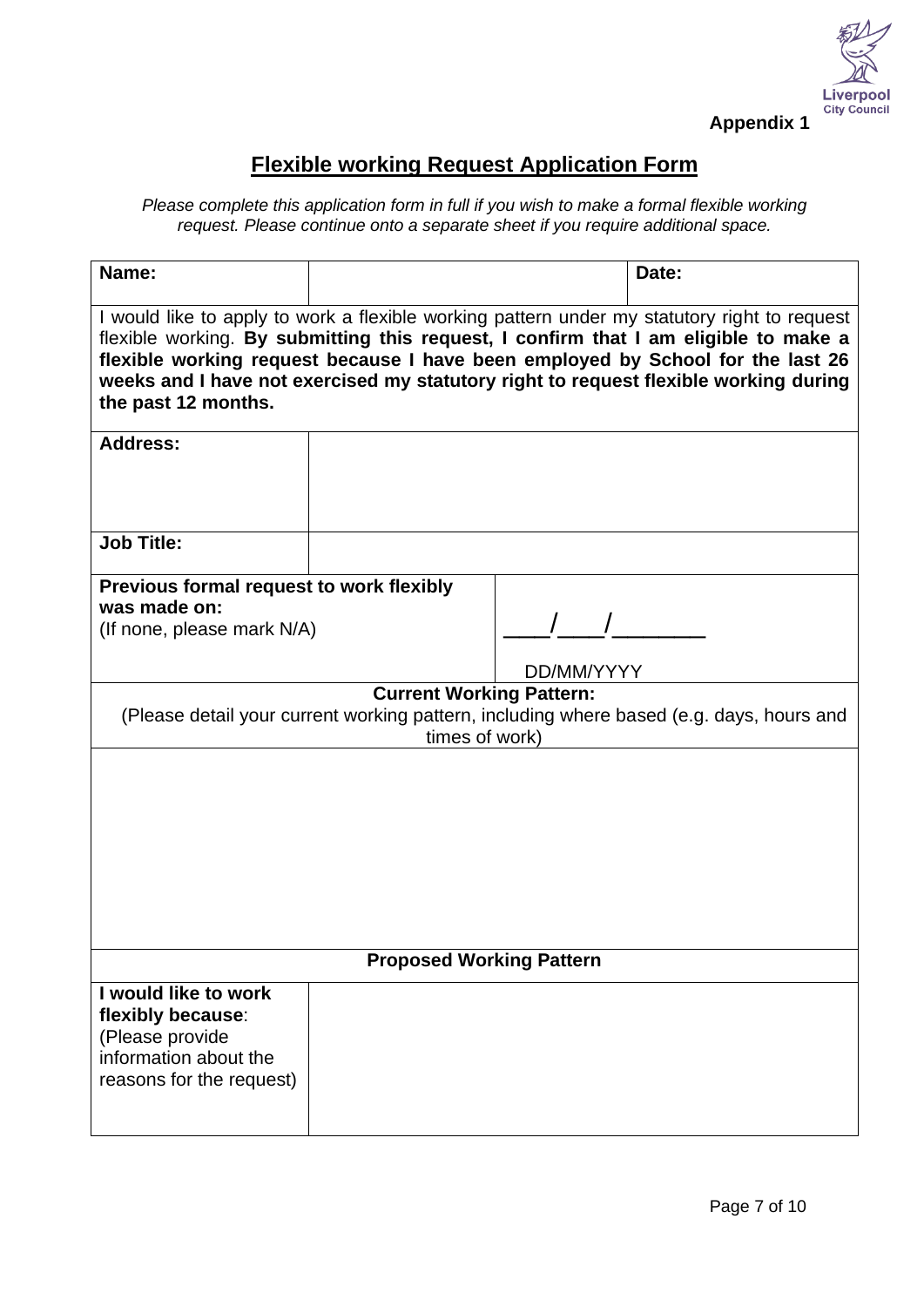

|                                                                                                                                                                                                  |                                                                  |            | City Co |
|--------------------------------------------------------------------------------------------------------------------------------------------------------------------------------------------------|------------------------------------------------------------------|------------|---------|
| I propose the<br>following changes to<br>my current working<br>pattern:<br>(Please detail your<br>proposed working<br>pattern, including where<br>based (e.g., days, hours<br>and times of work) |                                                                  |            |         |
|                                                                                                                                                                                                  | I wish for my proposed working pattern to                        |            |         |
| start on:                                                                                                                                                                                        |                                                                  |            |         |
|                                                                                                                                                                                                  |                                                                  |            |         |
|                                                                                                                                                                                                  |                                                                  |            |         |
|                                                                                                                                                                                                  |                                                                  | DD/MM/YYYY |         |
|                                                                                                                                                                                                  | <b>Impact and Suggested Accommodation of New Working Pattern</b> |            |         |
| I think this change in                                                                                                                                                                           |                                                                  |            |         |
| my working pattern<br>will affect School and                                                                                                                                                     |                                                                  |            |         |
| my colleagues as                                                                                                                                                                                 |                                                                  |            |         |
| follows:                                                                                                                                                                                         |                                                                  |            |         |
| (Please include details                                                                                                                                                                          |                                                                  |            |         |
| of potential impact of                                                                                                                                                                           |                                                                  |            |         |
| the change on                                                                                                                                                                                    |                                                                  |            |         |
| colleagues, School,                                                                                                                                                                              |                                                                  |            |         |
| pupils and parents)                                                                                                                                                                              |                                                                  |            |         |
|                                                                                                                                                                                                  |                                                                  |            |         |
| I think the effect on                                                                                                                                                                            |                                                                  |            |         |
| School and my                                                                                                                                                                                    |                                                                  |            |         |
| colleagues can be                                                                                                                                                                                |                                                                  |            |         |
| dealt with as follows:                                                                                                                                                                           |                                                                  |            |         |
| (Please include details                                                                                                                                                                          |                                                                  |            |         |
| of any suggestions as                                                                                                                                                                            |                                                                  |            |         |
| to how to deal with the                                                                                                                                                                          |                                                                  |            |         |
| potential impact of the                                                                                                                                                                          |                                                                  |            |         |
| change as identified<br>above)                                                                                                                                                                   |                                                                  |            |         |
|                                                                                                                                                                                                  |                                                                  |            |         |
|                                                                                                                                                                                                  |                                                                  |            |         |
| Signed:                                                                                                                                                                                          |                                                                  |            | Date:   |
|                                                                                                                                                                                                  |                                                                  |            |         |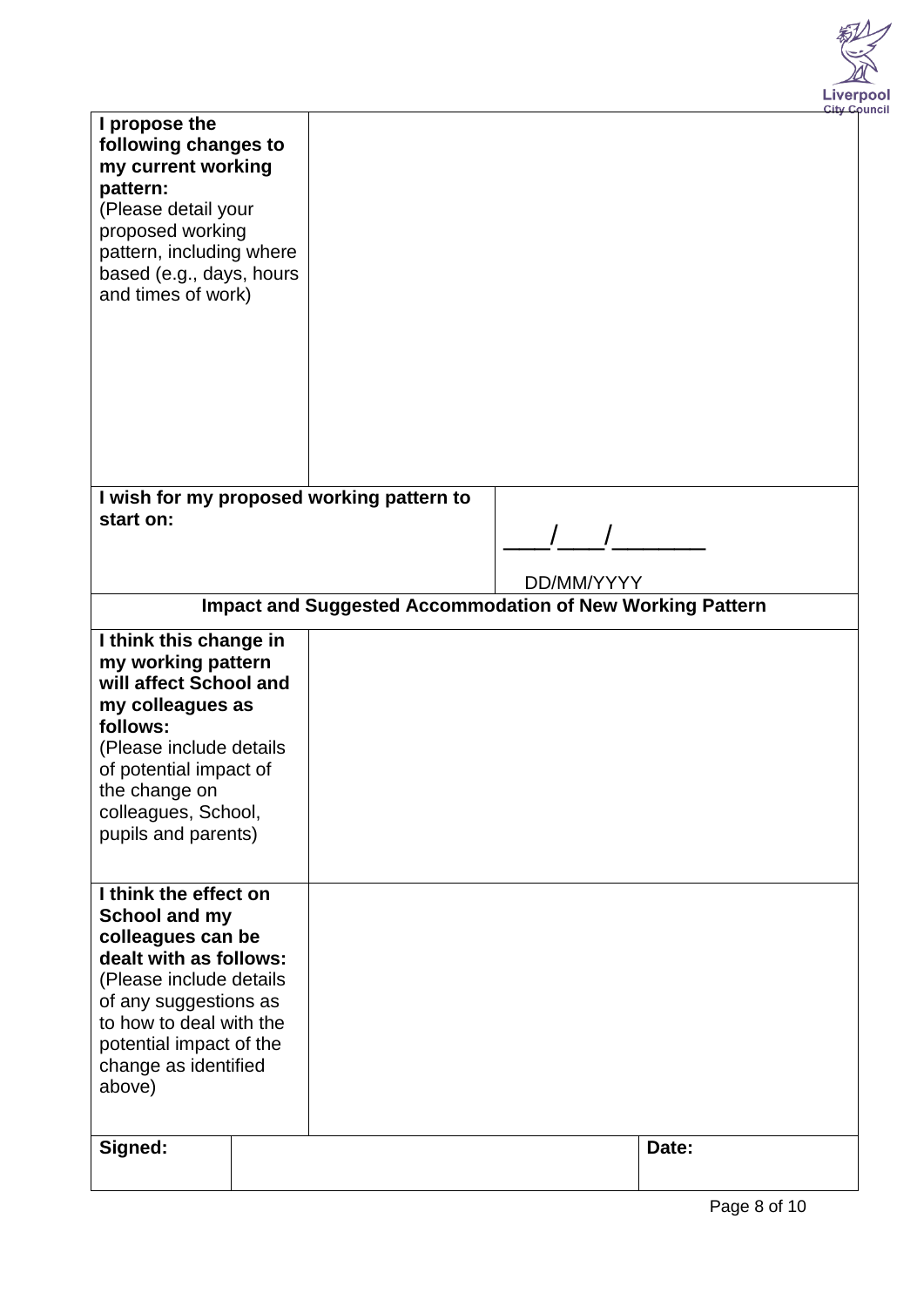

## **Flexible Working Appeal Submission Form**

| Name:           |                |  |
|-----------------|----------------|--|
| Trade Union (if | Name of your   |  |
| appropriate)    | representative |  |

| sheet of paper if necessary):                                       | Please set out below fully the grounds of your Appeal (Continue on a separate |
|---------------------------------------------------------------------|-------------------------------------------------------------------------------|
| (1)                                                                 |                                                                               |
| (2)                                                                 |                                                                               |
| (3)                                                                 |                                                                               |
| The name of the Manager<br>who made the decision being<br>appealed? |                                                                               |
| On what date was the<br>decision made?                              |                                                                               |
| What was the decision?                                              |                                                                               |

| List any background/ supporting papers attached |  |  |
|-------------------------------------------------|--|--|
| (1)                                             |  |  |
| (2)                                             |  |  |
| (3)                                             |  |  |

| Signed: |  |
|---------|--|
| Date:   |  |